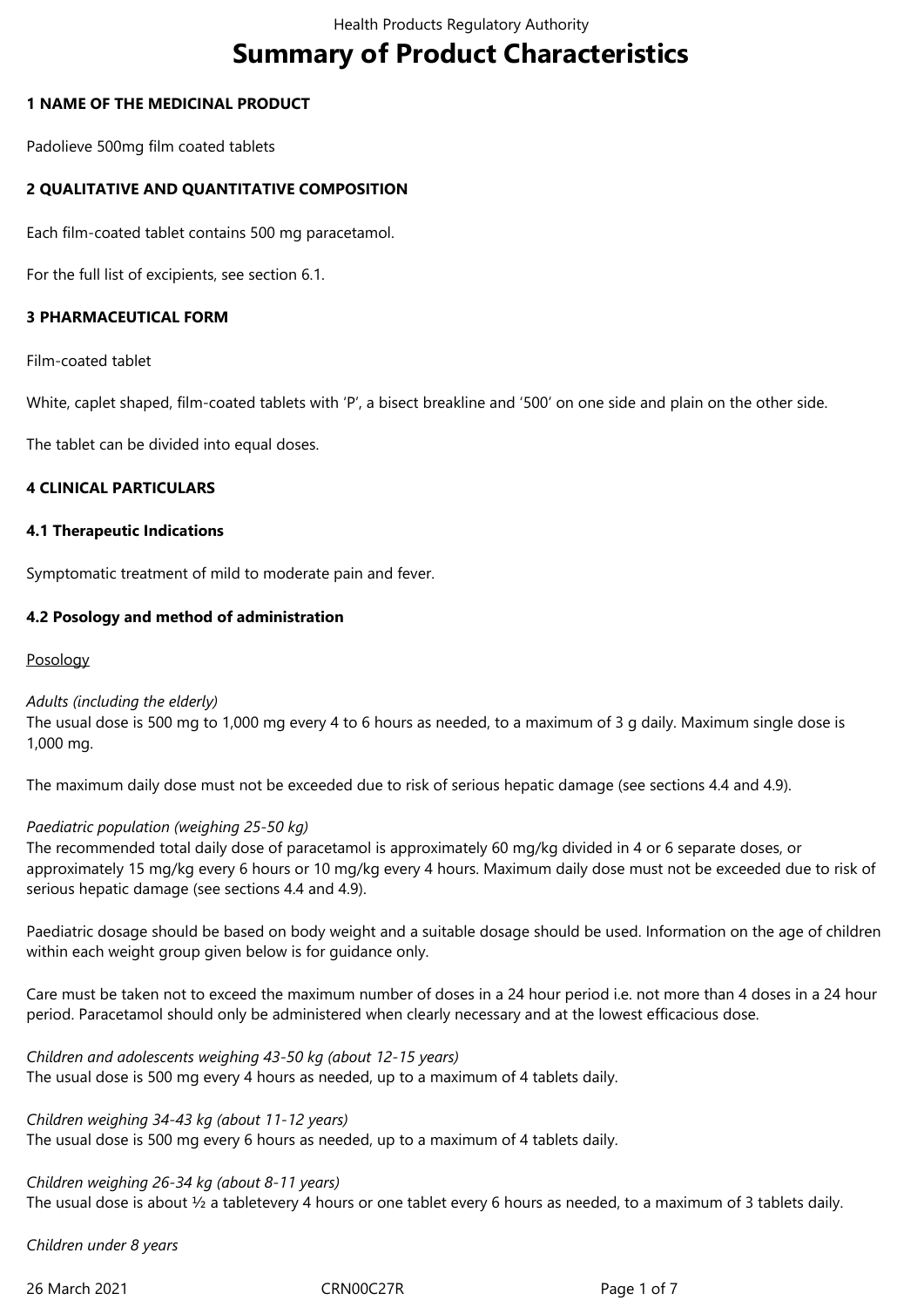#### Health Products Regulatory Authority

Padolieve 500 mg Film-coated tablets are not suitable for children under 8 years of age, as the dosage strength is not suitable for this age group. However, there are appropriate dosage strengths and/or formulations available for this age group.

#### *Impaired liver or kidney function*

In patients with impaired hepatic or renal function or Gilbert's syndrome, the dose must be reduced or the dosing interval prolonged (see section 4.4).

Patients with impaired renal function

#### *Impaired renal function*

In patients with renal insufficiency, the dose should be reduced:

| Glomerular filtration   Dose |                      |
|------------------------------|----------------------|
| 10-50 ml/min                 | 500 mg every 6 hours |
| $<$ 10 ml/min                | 500 mg every 8 hours |

These doses should not be repeated more frequently than every 4 hours and not more than 4 doses should be given in any 24 hour period.

Maximum duration of continued use without medical advice: 3 days

The lowest effective dose should be used for the shortest duration necessary.

Alcoholic patients: A maximum daily dose of 4 tablets per 24 hours must not be exceeded.

#### Method of administration

For oral use.

The tablet should be swallowed with a glass of water.

#### **4.3 Contraindications**

Hypersensitivity to the active substance or to any of the excipients listed in section 6.1.

Padolieve 500 mg Film-coated tablets are not suitable for use in children under 8 years of age. However, there are appropriate dosage strengths and/or formulations available for this age.

#### **4.4 Special warnings and precautions for use**

Paracetamol should be used with caution in adults and adolescents weighing less than 50 kg

Do not exceed the stated dose.

If high fever or signs of secondary infection occur or if symptoms persist for longer than 3 days, a physician should be consulted.

In general, medicinal products containing paracetamol should only be taken for a few days without the advice of a physician or a dentist and not at high doses.

Patients should be advised not to take other paracetamol containing products concurrently.

Paracetamol should be used with caution in cases of dehydration and chronic malnutrition.

Care is advised in the administration of paracetamol to patients with severe renal or severe hepatic impairment (see section 4.2) or severe haemolytic anaemia. The hazards of overdose are greater in those with non-cirrhotic alcoholic liver disease. In patients with alcohol abuse the dose has to be reduced. The daily dose should not exceed 2 grams in such cases.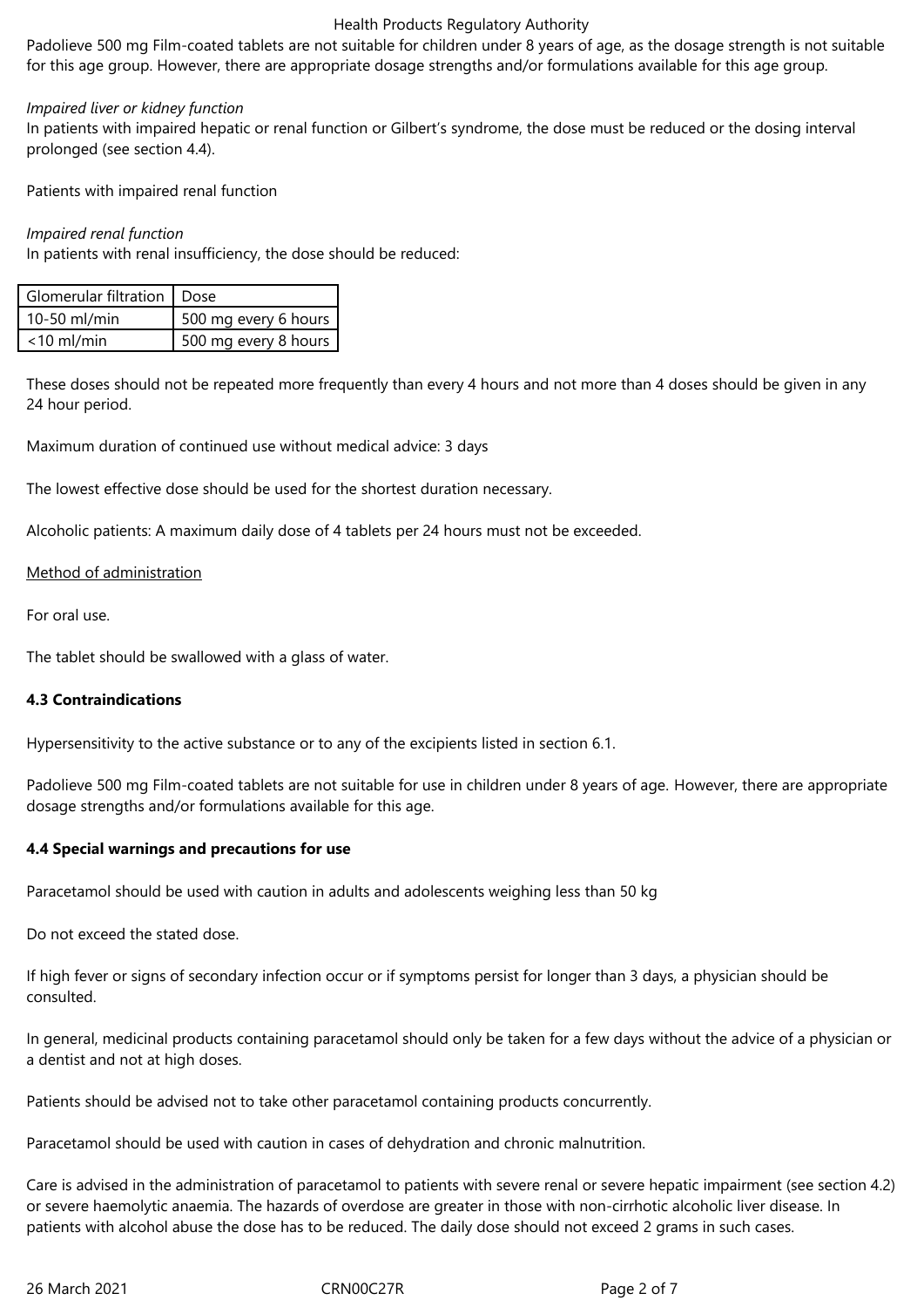## Health Products Regulatory Authority

Patient groups at increased risk of toxic liver effects

Elderly patients, infants, patients with chronic nutritional disorders, patients who are underweight, patients with liver or renal disease, patients taking excess alcohol or patients using medicines which are enzyme inducers are more likely to develop liver toxicity from paracetamol use. Even relatively small overdoses of paracetamol in these patients can cause serious liver toxicity which can be fatal (see sections 4.2 and 4.9).

Caution should be exercised when paracetamol is used in combination with CYP3A4 inducers or use of substances that induce liver enzymes, such as rifampicin, cimetidine or antiepileptics (e.g.glutetimmide, fenobarbital or carbamazepine).

#### Gilbert`s syndrome (Meulengracht`s disease)

Paracetamol is metabolized by enzymes which are deficient in some people with Gilbert's syndrome. Therefore, a subset of people with Gilbert's syndrome may have an increased risk of paracetamol toxicity.

#### Other notes:

Prolonged use of analgesics for headaches can make them worse. If this situation is experienced or suspected, medical advice should be obtained and treatment should be discontinued. The diagnosis of medication overuse headache (MOH) should be suspected in patients who have frequent or daily headaches despite (or because of) the regular use of headache medications.

In general terms, the habitual intake of analgesics particularly on combination of several pain-relieving active substances, may lead to permanent renal damage with the risk of renal failure. Therefore it must be avoided.

Abrupt discontinuation following long-term, high dose, incorrect use of analgesics may lead to headaches, fatigue, muscle pain, nervousness and autonomic symptoms. These withdrawal symptoms resolve within a few days. Until this time, further intake of analgesics must be avoided and not restarted without medical supervision.

Patients should be advised accordingly.

### **4.5 Interaction with other medicinal products and other forms of interactions**

| Concomitant use of paracetamol with:                                                                                                                     | <b>Possible side effects:</b>                                                                                                                                                                                                                                                                           |
|----------------------------------------------------------------------------------------------------------------------------------------------------------|---------------------------------------------------------------------------------------------------------------------------------------------------------------------------------------------------------------------------------------------------------------------------------------------------------|
| AZT (Zidovudine)                                                                                                                                         | The risk of developing neutropenia is increased.<br>Paracetamol should therefore only be used<br>concomitantly with AZT when supervised by a doctor.                                                                                                                                                    |
| Anticoagulants (Warfarin, Courmarin)                                                                                                                     | Prolonged regular daily use of paracetamol (from<br>1500 mg or greater) may enhance the effect of<br>anti-coagulants, with increased risk of bleeding;<br>occasional doses have no significant effect.                                                                                                  |
| Medications which accelerate gastric emptying (e.g. Metoclopramide)                                                                                      | May increase the resorption rate and onset of action<br>of paracetamol.                                                                                                                                                                                                                                 |
| Cholestyramine                                                                                                                                           | Reduces the resorption of paracetamol. Intake of<br>cholestyramine and paracetamol should be separated<br>by at least one hour.                                                                                                                                                                         |
| Probenecid                                                                                                                                               | Probenecid reduces the clearance of paracetamol by<br>almost 50%. Thus, the paracetamol dose may be<br>halved during concomitant treatment.                                                                                                                                                             |
| Medications which lead to an enzyme induction (e.g.<br>rifampicin, primidone, cimetidine, barbiturates, certain antiepileptic<br>drugs, St. John's Wort) | Enzyme inducing drugs can give rise to reduced<br>plasma concentrations and reduce the effectiveness of<br>paracetamol. Furthermore, the risk of liver damage is<br>expected to be larger in patients concomitantly<br>treated with enzyme inducers and the maximum<br>therapeutic dose of paracetamol. |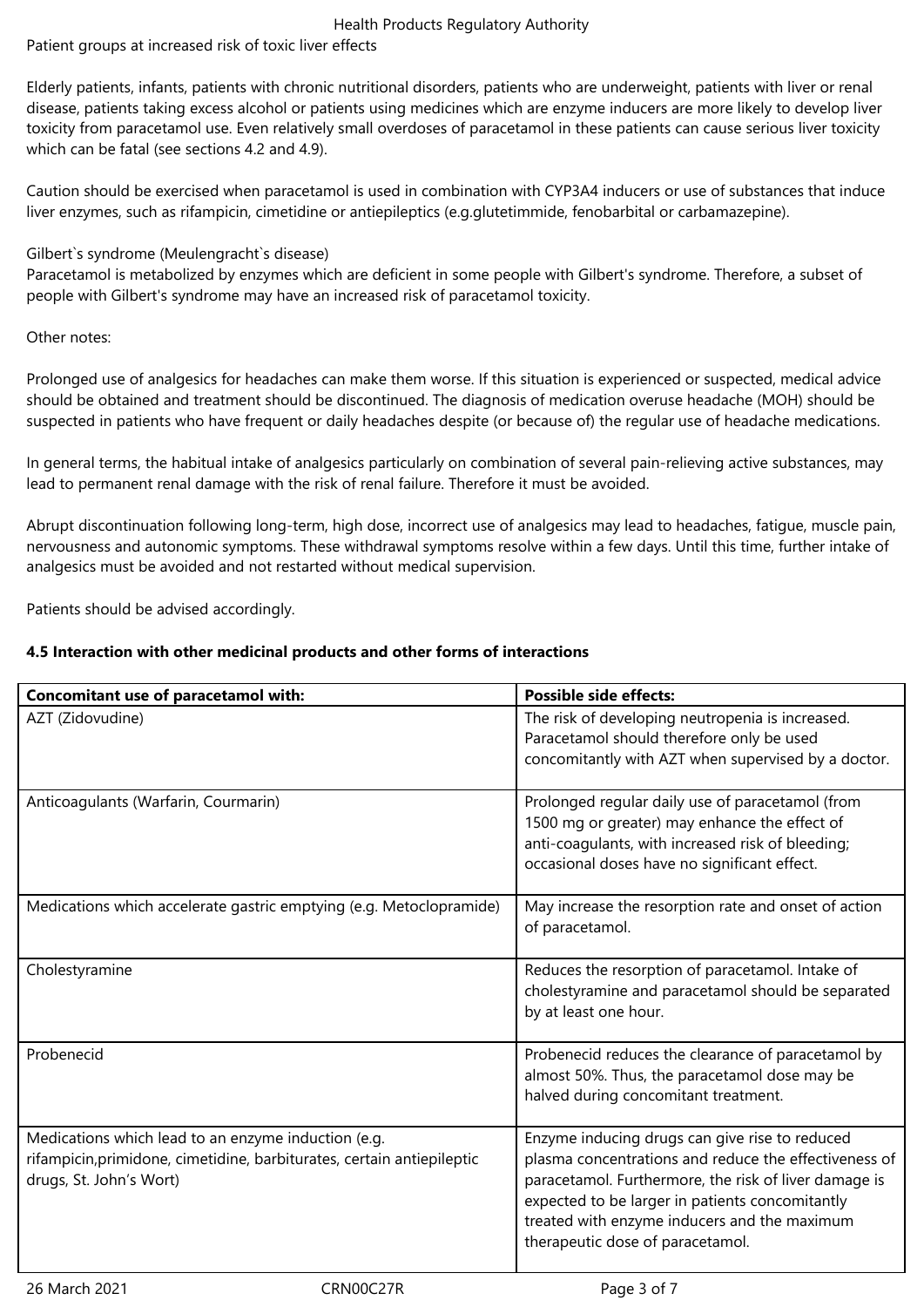| Potential hepatotoxic substances (e.g. alcohol) | Increase the risk of liver toxicity                                                                                                                                            |  |
|-------------------------------------------------|--------------------------------------------------------------------------------------------------------------------------------------------------------------------------------|--|
| Lamotrigine                                     | Paracetamol may decrease the bioavailability of<br>lamotrigine, with possible reduction of its effect, due<br>to a possible induction of its metabolism in the liver.          |  |
| Chloramphenicol                                 | Paracetamol may increase the plasma concentrations<br>of chloramphenicol. Monitoring of the plasma<br>concentrations is advised during chloramphenicol<br>injection treatment. |  |
| Salicylamide                                    | Salicylamide may prolong the elimination $t_{1/2}$ of<br>paracetamol.                                                                                                          |  |
| Isoniazid                                       | Reduces paracetamol clearance, with possible<br>potentiation of its action and/or toxicity, by inhibition<br>of its metabolism in the liver.                                   |  |

#### Interference with laboratory tests

Paracetamol may affect phosphotungstic uric acid tests and blood sugar tests by glucose-oxydase-peroxidase.

#### **4.6 Fertility, pregnancy and lactation**

#### **Pregnancy**

A large amount of data on pregnant women indicate neither malformative, nor feto/neonatal toxicity. Epidemiological studies on neurodevelopment in children exposed to paracetamol in utero show inconclusive results. If clinically needed, paracetamol can be used during pregnancy however it should be used at the lowest effective dose for the shortest possible time and at the lowest possible frequency.

#### Lactation

After oral use, paracetamol is excreted into breast milk in small quantities. No undesirable effects on nursing infants have been reported. Therapeutic doses of this medicinal product may be used during breast-feeding.

#### **4.7 Effects on ability to drive and use machines**

Padolieve has no or negligible influence on the ability to drive and use machines.

#### **4.8 Undesirable effects**

At therapeutic doses few undesirable effects occur. However, in rare or very rare occasions the following undesirable effects have been reported. Adverse reactions are ranked under headings of frequency, the most frequent first, using the following convention: Very common (≥1/10), common (≥1/100 to <1/10), uncommon (≥1/1,000 to<1/100), rare (≥1/10,000 to <1/1,000), very rare (<1/10,000), not known (cannot be estimated from the available data).

| Blood and lymphatic system disorders            |                                                                                     |  |  |
|-------------------------------------------------|-------------------------------------------------------------------------------------|--|--|
| Rare:                                           | Anaemia, non-haemolysis and marrow depression, marrow depression, thrombocytopaenia |  |  |
| Immune system disorders                         |                                                                                     |  |  |
| Very rare:                                      | Anaphylaxis                                                                         |  |  |
|                                                 |                                                                                     |  |  |
|                                                 | Stevens Johnson syndrome                                                            |  |  |
| Cardiac disorders                               |                                                                                     |  |  |
| Rare:                                           | Oedema                                                                              |  |  |
| Vascular disorders                              |                                                                                     |  |  |
| Rare:                                           | Oedema                                                                              |  |  |
| Respiratory, thoracic and mediastinal disorders |                                                                                     |  |  |
| Verv rare:                                      | Bronchospasm in patients sensitive to acetylsalicylic acid and other NSAIDs         |  |  |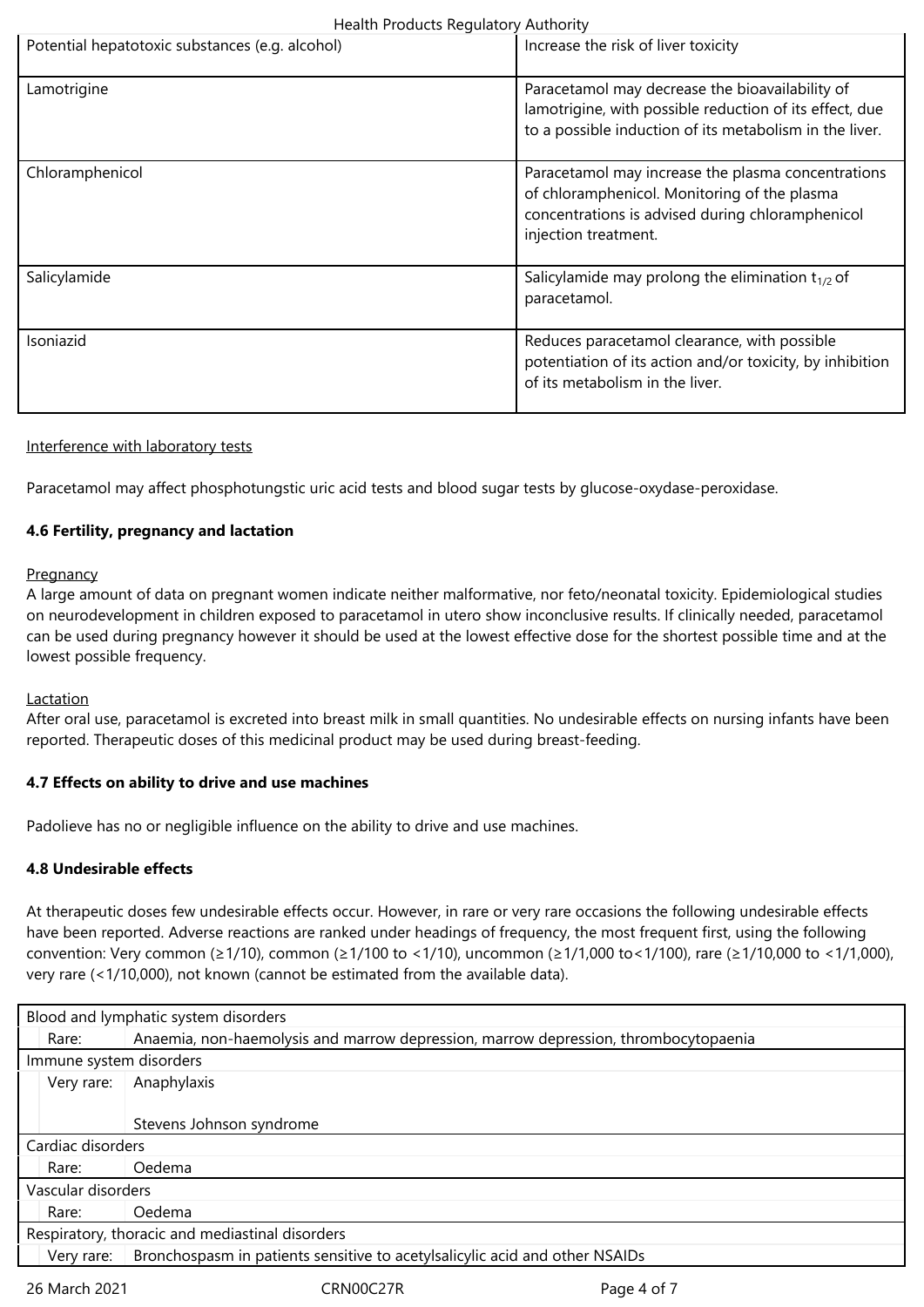| Gastrointestinal disorders      |       |                                                                                                                                                                        |  |  |
|---------------------------------|-------|------------------------------------------------------------------------------------------------------------------------------------------------------------------------|--|--|
|                                 | Rare: | Exocrine pancreas conditions, acute and chronic pancreatitis, haemorrhage, abdominal pain, diarrhoea, nausea,<br>vomiting, hepatic failure, hepatic necrosis, jaundice |  |  |
| Hepatobiliary disorders         |       |                                                                                                                                                                        |  |  |
|                                 |       | Very rare:   Hepatic dysfunction                                                                                                                                       |  |  |
| Skin and subcutaneous disorders |       |                                                                                                                                                                        |  |  |
|                                 | Rare: | Pruritus, rash, sweating, purpura, angioedema, urticaria                                                                                                               |  |  |
| Renal and urinary disorders     |       |                                                                                                                                                                        |  |  |
|                                 | Rare: | Nephropathies, nephropathies and tubular disorders                                                                                                                     |  |  |
|                                 |       |                                                                                                                                                                        |  |  |

Paracetamol has been widely used and reports of adverse reactions are rare, and are generally associated with overdose.

Nephrotoxic effects are uncommon and have not been reported in association with therapeutic doses, except after prolonged administration.

#### Reporting of suspected adverse reactions

Reporting suspected adverse reactions after authorisation of the medicinal product is important. It allows continued monitoring of the benefit/risk balance of the medicinal product. Healthcare professionals are asked to report any suspected adverse reactions via HPRA Pharmacovigilance, Earlsfort Terrace, IRL - Dublin 2; Tel: +353 1 6764971; Fax: +353 1 6762517. Website: www.hpra.ie; E-mail: medsafety@hpra.ie.

#### **4.9 Overdose**

Immediate medical attention is required in the event of an overdose even if there are no significant early symptoms.

There is a risk of poisoning, particularly in elderly subjects, in young children, in patients with liver disease, in cases of chronic alcoholism, in patients with chronic malnutrition. Overdosing may be fatal in these cases.

Liver damage is possible in adults who have taken 10 g or more of paracetamol. Ingestion of 5 g or more of paracetamol may lead to liver damage if the patient has risk factors (see below). It is considered that excess quantities of toxic metabolite (usually adequately detoxified by glutathione when normal doses of paracetamol are ingested), become irreversibly bound to liver tissue.

Symptoms generally appear within the first 24 hours and comprise: nausea, vomiting, anorexia, pallor, and abdominal pain or patients maybe asymptomatic.

Overdose of paracetamol in a single administration in adults or in children causes liver cell necrosis likely to induce complete and irreversible necrosis, resulting in hepatocellular insufficiency, metabolic acidosis and encephalopathy which may lead to coma and death. Simultaneously, increased levels of hepatic transaminases (AST, ALT), lactate dehydrogenase and bilirubin are observed together with increased prothrombin levels that may appear 12 to 48 hours after administration.

Some patients may be at increased risk of liver damage from paracetamol toxicity.

Risk Factors include: If the patient;

a. Is on long-term treatment with carbamazepine, phenobarbitone, phenytoin, primidone, rifampicin, St John's Wort or other drugs that induce liver enzymes.

or

b. Regularly consumes ethanol in excess of recommended amounts

or

c. Is likely to be glutathione depleted e.g. eating disorders, cystic fibrosis, HIV infection, starvation, cachexia

Emergency Procedure: Immediate transfer to hospital

26 March 2021 CRN00C27R Page 5 of 7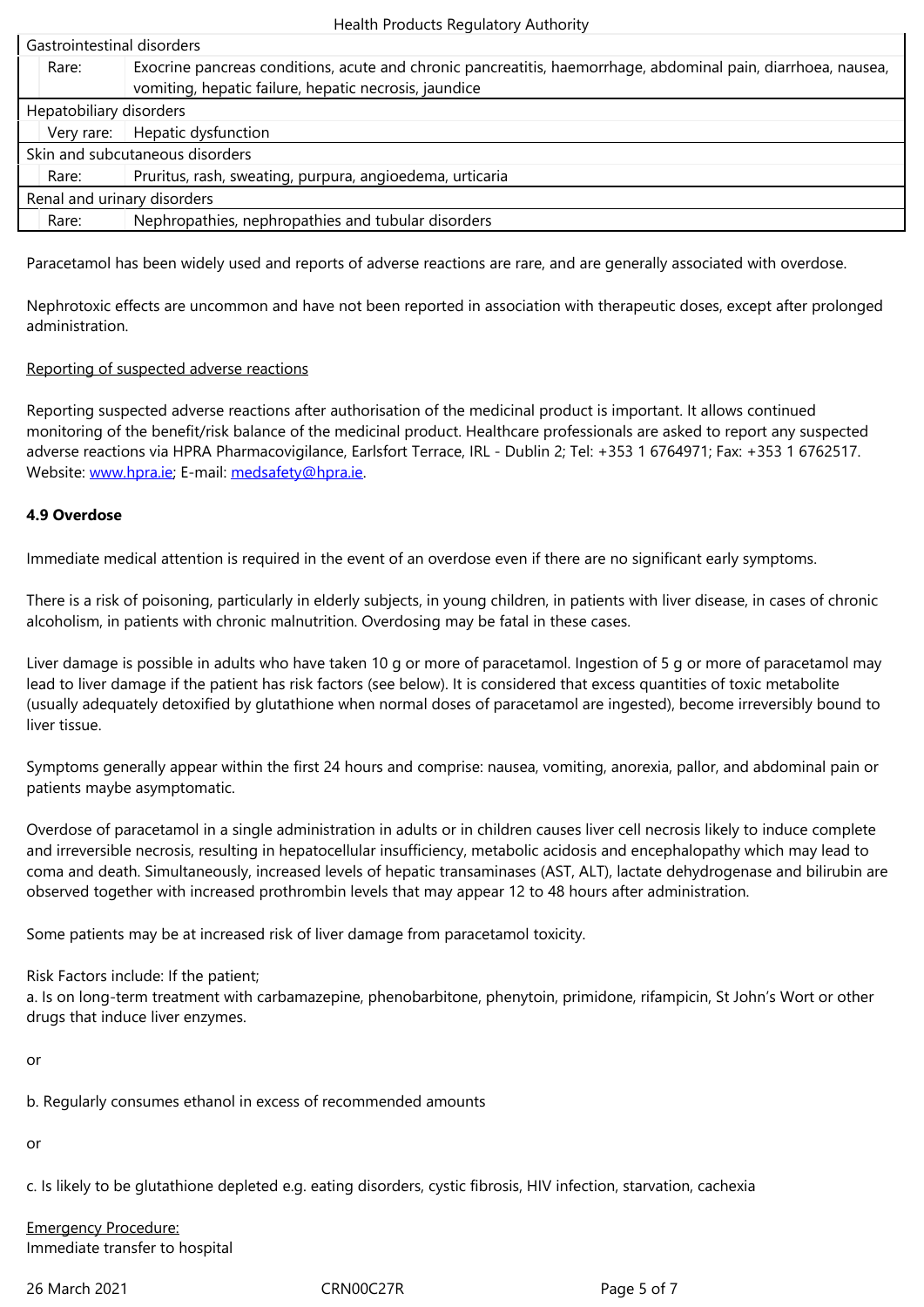Health Products Regulatory Authority

Blood sampling to determine initial paracetamol plasma concentration Gastric lavage

IV (or oral if possible) administration of the antidote N-acetylcysteine as soon as possible in accordance with National treatment guidelines.

Symptomatic treatment should be implemented.

# **5 PHARMACOLOGICAL PROPERTIES**

# **5.1 Pharmacodynamic properties**

Pharmacotherapeutic group: Other analgesics and antipyretics, Anilides, ATC code: N02BE01

Paracetamol is an antipyretic and analgesic. Paracetamol produces antipyresis through action on the hypothalamic heat-regulation centre and analgesia by elevation of the pain threshold. Paracetamol has analgesic and antipyretic actions similar to acetylsalicylic acid, but it has no useful anti-inflammatory properties.

Paracetamol produces its analgesic effect from the inhibition of prostaglandin synthesis. Prostaglandins appear sensitise pain receptors to mechanical stimulation or to other chemical mediators. Paracetamol lowers body temperature in patients with fever but rarely lowers normal body temperature. This again is due to the inhibition of synthesis and release of prostaglandins. The drug also acts on the hypothalamus to produce antipyresis; heat dissipation is increased as a result of vasodilation and increased peripheral blood flow.

Paracetamol is generally well tolerated by patients hypersensitive to acetylsalicylic acid.

# **5.2 Pharmacokinetic properties**

## Absorption

Paracetamol is rapidly and almost completely absorbed from the alimentary tract. Peak plasma concentrations occur after 30 minutes to 2 hours following oral dosing.

## Distribution

The volume of distribution of paracetamol is approximately 1 L/Kg body weight. Plasma protein binding is negligible at usual therapeutic concentrations, although this is dose dependant.

## Metabolism

Paracetamol is metabolised in the liver and excreted in the urine mainly as glucoronide and sulphate conjugates with about 10% as glutathione conjugates.

## **Elimination**

Less than 5% is excreted as unchanged paracetamol. The elimination half-life varies from about 1-4 hours.

# **5.3 Preclinical safety data**

In animal experiments regarding acute, subchronic and chronic toxicity of paracetamol in rats and mice, gastro-intestinal lesions, blood count changes, degeneration of liver and renal parenchyma, even necroses were observed. The causes for these changes were attributed to the mechanism of action on the one hand and on the other to the metabolism of paracetamol. Extensive investigations showed no evidence of a relevant genotoxic risk of paracetamol at therapeutic, i.e. non-toxic, doses. Long-term studies in rats and mice yielded no evidence on relevant tumorigenic effects at non-hepatotoxic dosages of paracetamol.

Paracetamol passes through the placenta.

Conventional studies using the currently accepted standards for the evaluation of toxicity to reproduction and development are not available.

## **6 PHARMACEUTICAL PARTICULARS**

## **6.1 List of excipients**

26 March 2021 CRN00C27R Page 6 of 7 *Tablet core:*